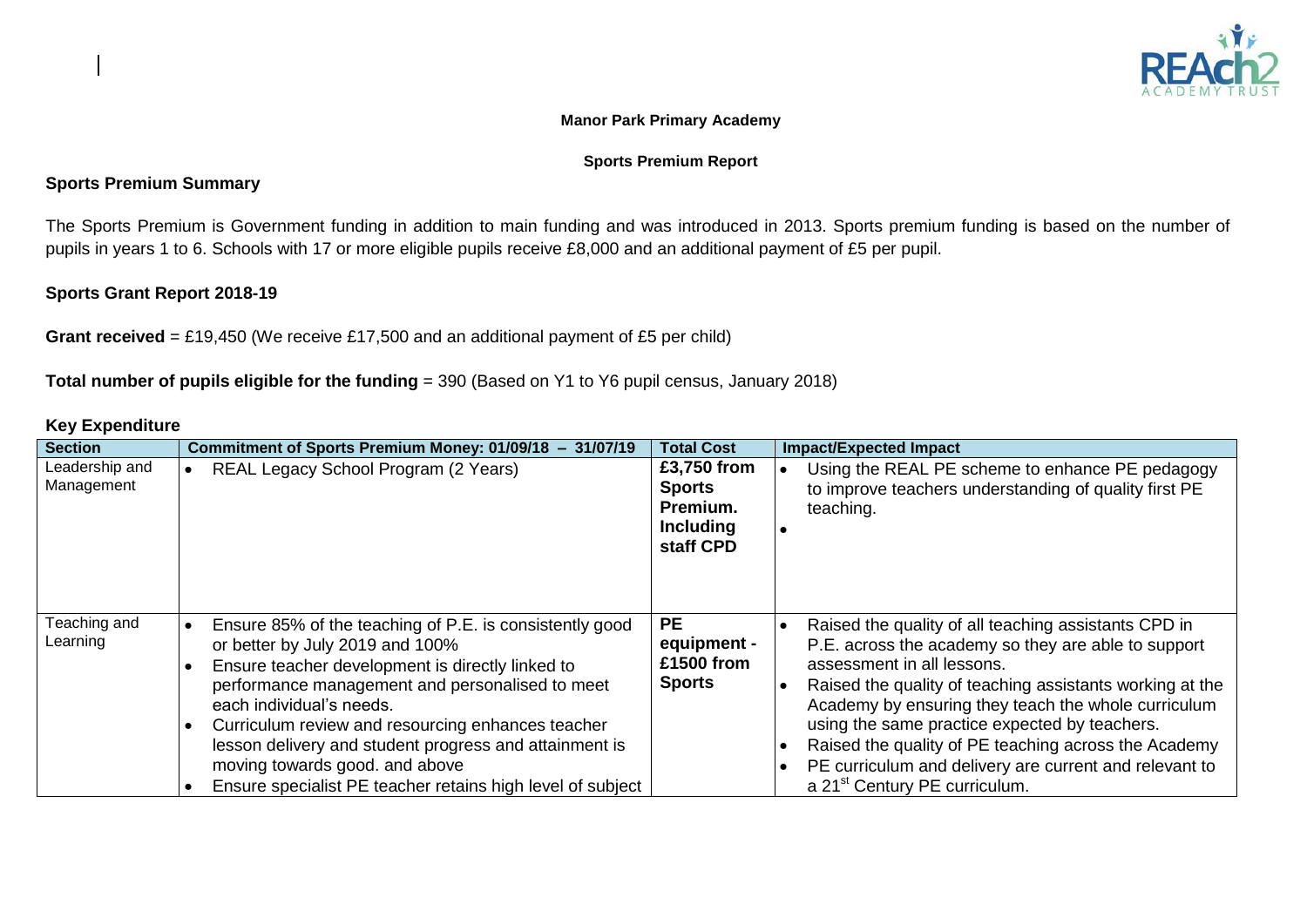

|                                       | knowledge through continuing professional development<br>loan additional PE equipment of a high quality to ensure<br>that all aspect of the curriculum can be taught to a high<br>standard.<br>PE coach to research new innovative ideas for PE/Sport<br>and physical activity                                                                                                                                                                                                                                                                                                                                                                                             |                                            | New curriculum ensures that every fundament<br>movement skill is covered in each key stage, taking a<br>developmental approach to physical education.<br>The additional PE equipment will ensure that all pupils<br>can access the learning and are extend in every<br>lesson.                                                                                                                                                                                                                                                                                                   |
|---------------------------------------|----------------------------------------------------------------------------------------------------------------------------------------------------------------------------------------------------------------------------------------------------------------------------------------------------------------------------------------------------------------------------------------------------------------------------------------------------------------------------------------------------------------------------------------------------------------------------------------------------------------------------------------------------------------------------|--------------------------------------------|----------------------------------------------------------------------------------------------------------------------------------------------------------------------------------------------------------------------------------------------------------------------------------------------------------------------------------------------------------------------------------------------------------------------------------------------------------------------------------------------------------------------------------------------------------------------------------|
| <b>Behaviour and</b><br><b>Safety</b> | Audit PE equipment both for PE/Sport and physical<br>activities in the playground<br>New PE Equipment loaned from Premier Education<br>Ensure behaviour in and around the Academy is<br>consistently good or better; embedding Manor Park<br>Primary Academy's behaviour policy is followed at all<br>times<br>Ensure attendance meets or exceeds national outcomes<br>Pupil Attendance and Punctuality programme in place<br>for parents.<br>Ensure participation in PE is tracked and any reoccurring<br>issues are acting upon.                                                                                                                                         | No cost                                    | Develop healthy eating<br>$\bullet$<br>Develop healthy lifestyles<br>PE equipment being used that is regularly checked<br>Develop social skills such as sportsmanship, teamwork<br>and leadership.<br>Essential lifesaving skills are taught through swimming.                                                                                                                                                                                                                                                                                                                   |
| <b>Achievement</b>                    | Employ a specialist PE teacher to ensure that there is a<br>high level of subject knowledge. that cascades to other<br>non-specialist staff<br>To raise levels of fitness for all children.<br>$\bullet$<br>To increase achievement in P.E from expected to<br>$\bullet$<br>exceeding<br>Establish after school clubs to coach and support pupils<br>$\bullet$<br>who are gifted in key sports played at the Academy<br>Engage the least active pupils in after school clubs.<br>$\bullet$<br>Establish a house system to enable regular, inter-house<br>$\bullet$<br>sports competitions for all ages.<br>Provide extra support to those not making adequate<br>$\bullet$ | Unqualified<br>Teacher<br>Grade<br>£14,200 | Encourage the whole school community to adopt a<br>$\bullet$<br>healthy lifestyles<br>Develop PE skills in all students to maximise progress<br>$\bullet$<br>Develop lifelong participants in physical activity<br>$\bullet$<br>Develop gifted and talented students<br>Every child will know their level and how to improve.<br>All children will be regularly involved competitive<br>sporting environment through the use of inter house<br>competitions.<br>Gifted and talented pupils to be participating in a high<br>level of competition both in and out of the Academy. |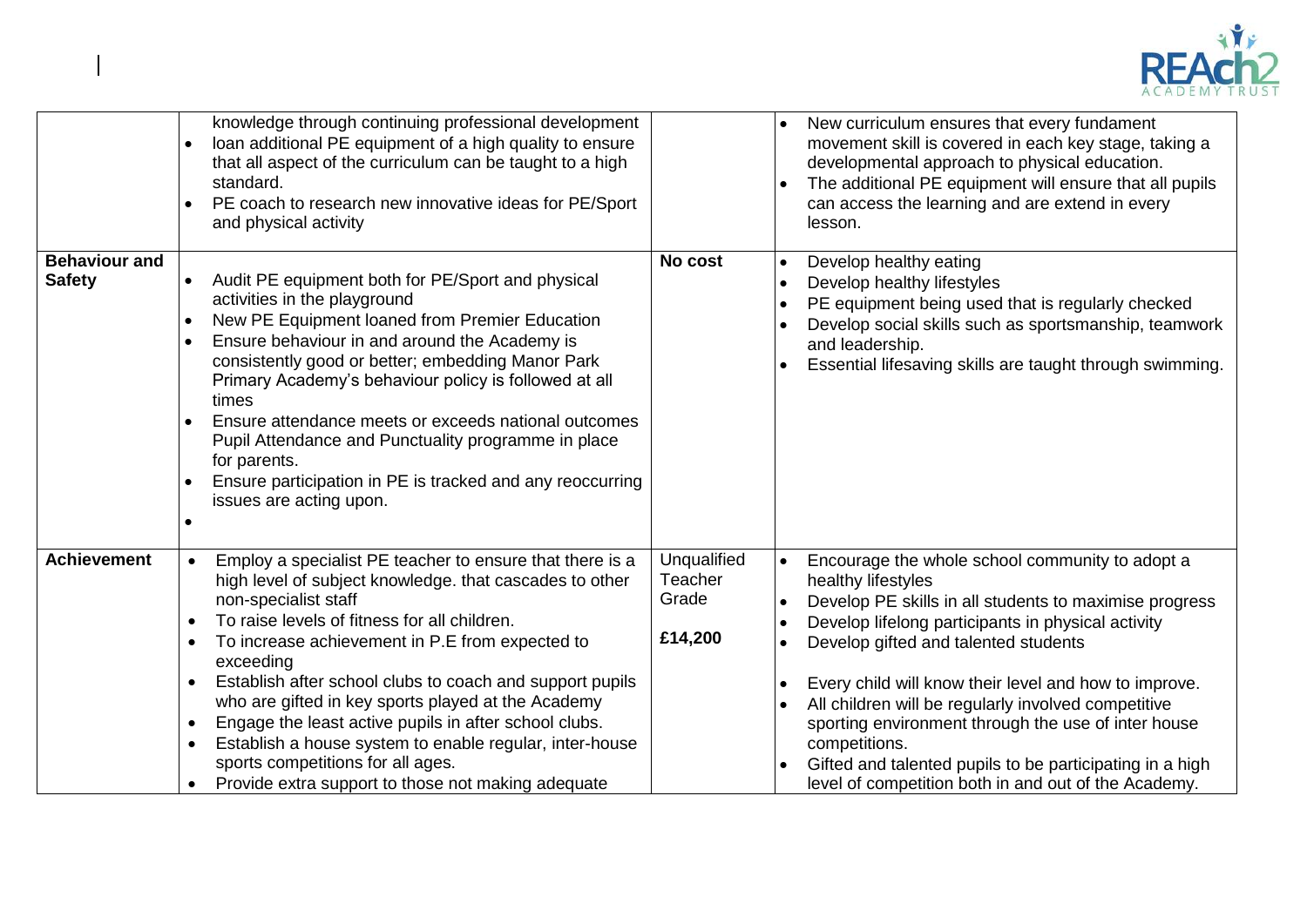

| progress.<br>Engage pupils by making sports fun and engaging and<br>plan Sports Day(s)<br>Plan Inter Academy Sports events<br>To introduce healthy competition into sports<br>Enter competitions within local community to ensure that<br>all children (in particular most able PE students) are<br>provided with every opportunity to develop and excel<br>Swimming to be introduced into other year groups |          | Extra-curricular activities provided for the least active<br>pupils through the use of an innovative and exciting<br>programme of after school activities<br>Children who are below the age related expectation<br>level provided with an extra-curricular club to narrow<br>the gap.<br>Sorts day planned where all children can take part<br>Opportunities for inter-academy sports events are planned<br>to introduce competition and sportsmanship to our school<br>community |
|--------------------------------------------------------------------------------------------------------------------------------------------------------------------------------------------------------------------------------------------------------------------------------------------------------------------------------------------------------------------------------------------------------------|----------|-----------------------------------------------------------------------------------------------------------------------------------------------------------------------------------------------------------------------------------------------------------------------------------------------------------------------------------------------------------------------------------------------------------------------------------------------------------------------------------|
| Total                                                                                                                                                                                                                                                                                                                                                                                                        | £19, 450 |                                                                                                                                                                                                                                                                                                                                                                                                                                                                                   |